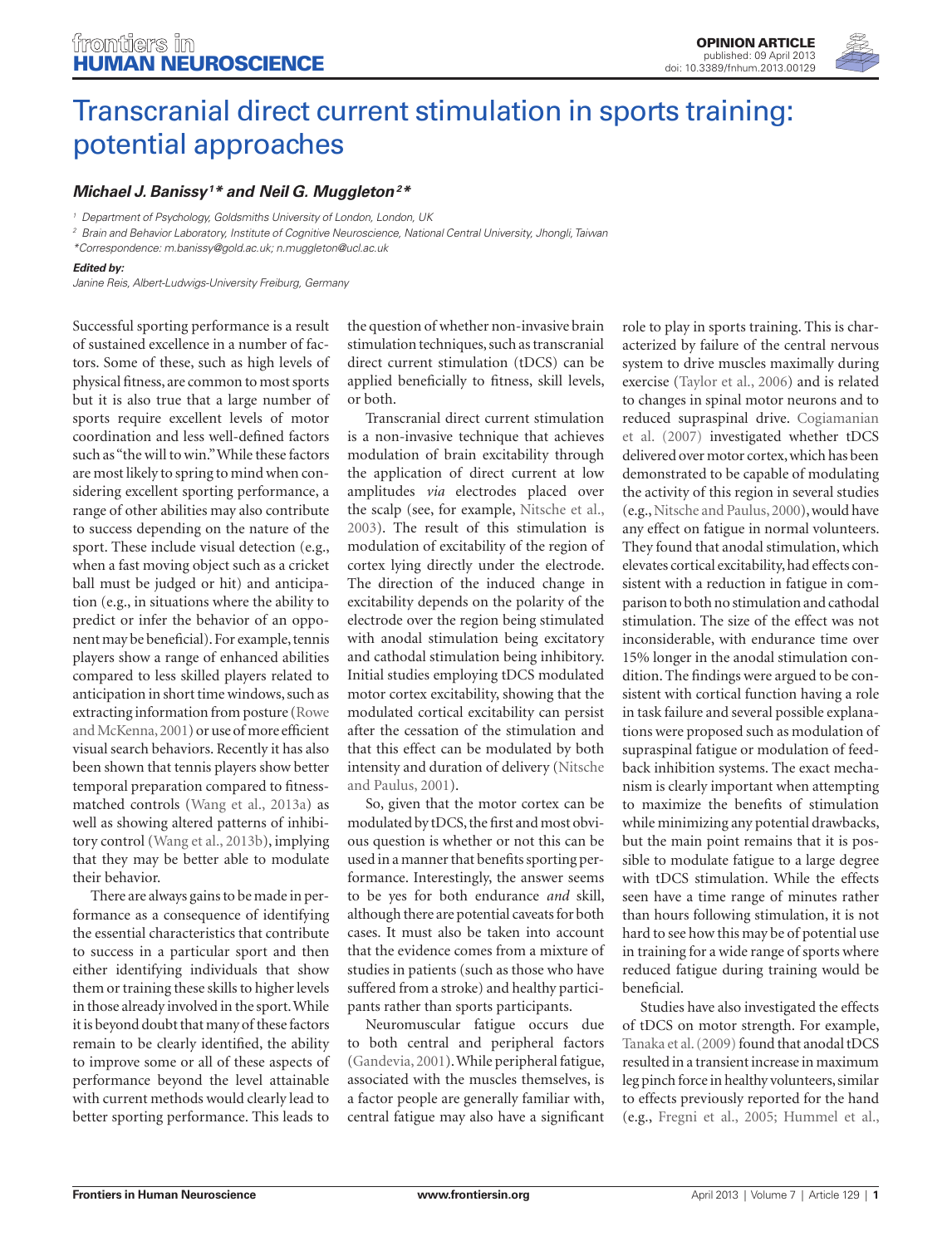[2005, b](#page-2-0)oth in patient groups; [Boggio et](#page-2-0) al., [2006](#page-2-0) in healthy volunteers), with a duration of around 30 min. A later study [\(Tanaka](#page-2-0)  et [al., 2011\)](#page-2-0) found knee extension force could be similarly modulated, although the duration of the effect was shorter in this case. Notably, it is not always the case that tDCS improves motor strength. For example [Cogiamanian et](#page-2-0) al. (2007) found no modulation of motor strength following tDCS. In this regard, there may be some potential utility in using tDCS as a tool to modulate motor strength, but further work is required to clarify the specific parameters that mediate this effect (e.g., why effects are seen in some, but not all studies).

As well as motor function in terms of fatigue and power, there is also evidence of facilitation of skilled motor performance. Much of this type of investigation has been focused on possible application in rehabilitation in individuals who have suffered from a stroke. For example, [Hummel et](#page-2-0) al. [\(2005\)](#page-2-0) found that tDCS in stroke patients resulted in improved scores on a test reflecting motor activity related to daily living and that this effect persisted beyond the time of stimulation. It is important in this context to remember the potential complexity of many of the motor behaviors required for what seem like simple daily tasks.

In addition to patient groups, others have highlighted the utility of tDCS in modulating motor learning in typical adults. For example, Stagg et [al. \(2011\)](#page-2-0) found that for healthy subjects, tDCS during learning of an explicit motor sequence resulted in modulation of performance in a polarity specific manner. Anodal stimulation improved performance and cathodal stimulation reduced learning speed. Interestingly, in this case, delivery of stimulation prior to the task resulted in worse performance whichever polarity was applied. This illustrates the seeming importance of the timing of tDCS stimulation in modulating task performance, acquisition, and consolidation. Similar to the findings of Stagg et [al. \(2011\),](#page-2-0)  Kuo et [al. \(2008\)](#page-2-0) found disruption to motor learning with anodal tDCS applied before task performance whereas stimulation after training has been reported to result in enhancement [\(Tecchio et](#page-2-0) al., 2010). This suggests stimulation prior to task presentation should be avoided if the aim is to benefit performance. Further investigation of the critical window of stimulation would

be beneficial. This is also true for investigation of whether there is an interaction with the type of motor learning. The task used by Stagg et [al. \(2011\)](#page-2-0) was an explicit motor task, which contrasts with [Tecchio](#page-2-0)  et [al. \(2010\)](#page-2-0) but both explicit and implicit motor learning may be of benefit in a range of sports.

It seems therefore, that there is clearly potential for use of tDCS in affecting motor skills related to sporting performance. Retention of such benefits for a sufficiently long duration beyond the stimulation window is also particularly important and there is evidence supporting that this does occur. Reis et [al. \(2009\)](#page-2-0) reported that anodal tDCS over the motor cortex improved skill acquisition on a difficult motor task, and skill rates remained higher for the stimulation group after 3 months.

Finally, there is increasing documentation of altered (typically enhanced) patterns of behavior beyond the domain of motor skill and fatigue in those involved in high levels of sporting performance. It is therefore possible that these may also be susceptible to beneficial modulation by tDCS but currently there is less information available to determine the plausibility of such an approach or how beneficial it may be for sporting performance. For example, high level tennis players show better performance on a temporal preparation task, but it is to be determined whether it is possible to modulate this performance or if such modulation would improve sporting performance. The first seems highly likely, and there are several examples of improved performance on behavioral tasks with application of tDCS stimulation across a variety of cognitive and perceptual domains (e.g.[, Cohen](#page-2-0)  Kadosh et [al., 2010; Santiesteban et](#page-2-0) al., 2012; Tseng et [al., 2012\).](#page-2-0) For example, [Tseng et](#page-2-0) al. [\(2012\)](#page-2-0) improved performance of a working memory task using tDCS. However, it is important to note that this effect was seen for the initially poorly performing subjects that were tested with the effect absent for those who initially already performed well. Indeed, limited use has previously been reported for, for example, generalized visual training in sport. For example, [Abernethy](#page-2-0)  [and Wood \(2001\)](#page-2-0) reported little benefit in performance of a racquet sport following such training. However, in the case of tDCS application, it may be that task performance related to an appropriate ability in the sport can be enhanced further and that this change may provide an index of likely benefit, rather than being the same as a potentially more specific training related effect that may not transfer.

In summary, it seems likely that, if suitably employed, tDCS could be of benefit toward improving performance in many sports, either by aiding motor or perceptual learning and/or the effectiveness of training in these domains. However, currently much of the evidence supporting this is theoretical, having been obtained from individuals not involved in a high standard of sport or from patient groups, nor with sporting performance as the measure under consideration. It is also worth noting that it is likely that in a number of sports there are psychological aspects that may contribute to high level performance that are relatively under examined (at least in a sporting context). These, of course, would provide further potential avenues for improved performance.

On a final note, it would be remiss to not consider the ethics of the use of methods such as tDCS to improve sporting performance. While the use of tDCS to provide benefit in individuals with clinical conditions that have significant impact on both their own lives and of their friends and family seems to be entirely reasonable, particularly given the safety levels of the technique, it is by no means clear that this also applies when considering improving performance in healthy normal individuals. While it seems that tDCS may potentially provide training benefits, it is much less clear whether this should be considered as permissible standard practice. However, this is likely to be primarily governed by first, the level of benefit it provides to an individual and second, should it be decided that it is not permitted in athletes, whether it will be possible to regulate it as it seems unlikely that it would ever be possible to determine whether tDCS had been employed in a training regime or not. In the meantime, the potential extent of benefits of tDCS in a sporting environment awaits further clarification.

### **Acknowledgments**

Michael J. Banissy is supported by the British Academy (PF100123). Neil G. Muggleton is supported by the National Science Council, Taiwan (Grant number: NSC-100-2410-H-008-074-MY3).